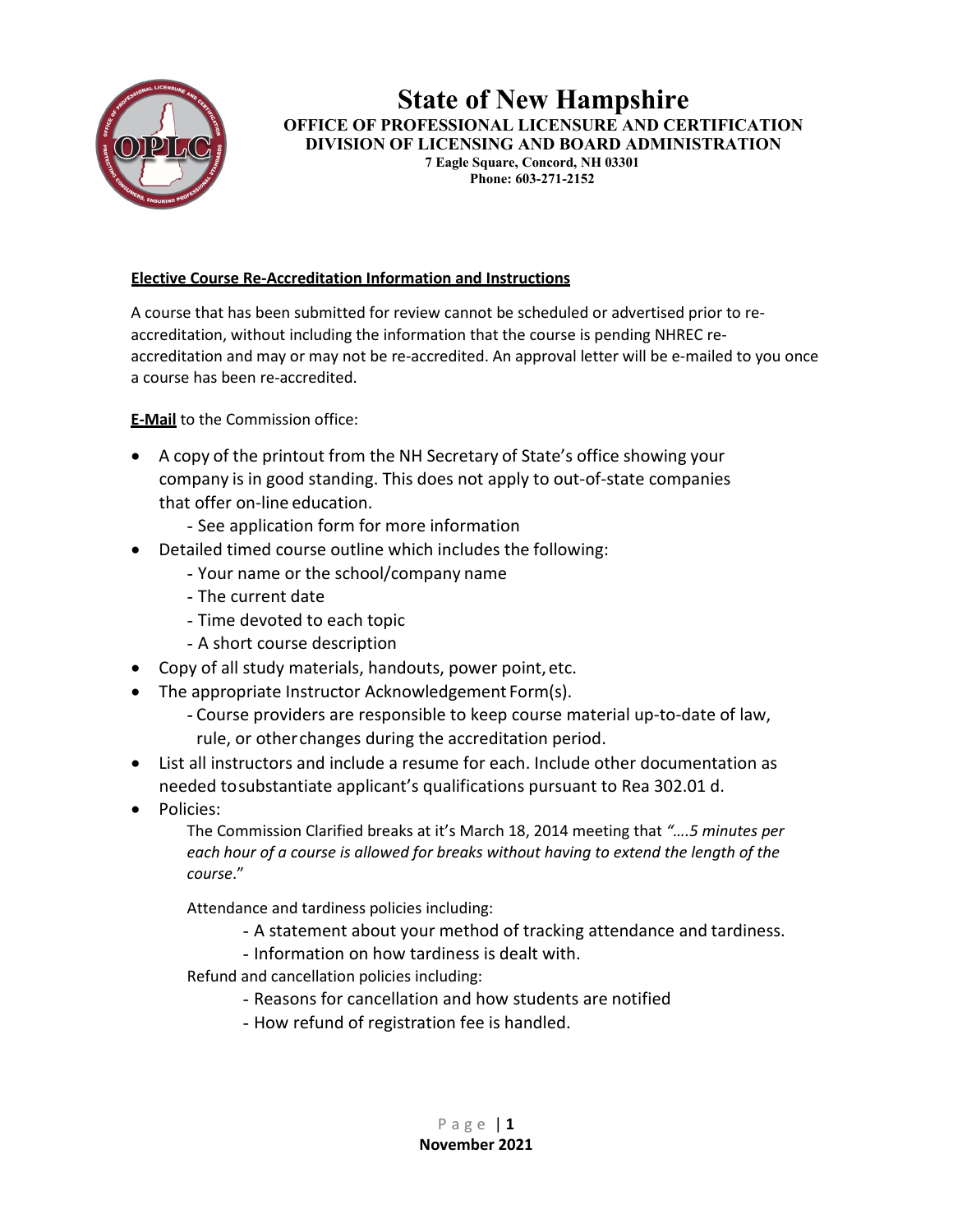#### Additional Information

Courses are accredited for a period of 2 years from the date of approval and may not be offered for education credit after the expiration date.

Renewal material will be e-mailed to you prior to the course expiration date, but if you have not received it by the time you wish to begin the re-accreditation process, you may request that the material be sent to you.

To avoid delays in processing, please be sure that all the requested material, information and payment is submitted.

Distance Learning: Elective continuing education courses require a test with a minimum of 25 questions, and licensees must pass with a grade of 80% or better to complete the course and receive educational credit. If the course requires students to master each section by passing a quiz (with atleast 80%) before continuing onto the next section of the course, the Commission will accept these quizzes in lieu of a final exam.

Correspondence booklets must have the test/quiz answers removed before sending out the booklet.

In addition to the items requested above, please submit:

- Statement of the entire distance education course process from first contact to delivery of the education credit affidavit.
- Schedule of when you are available to the students for answering questions and concerns. Include the contact information for everyone who will respond to subject matter questions.
- Access procedure for this office to review the on-line course.
- Answers to quiz and test questions.
- If this course is ARELLO certified, please submit certification.

If you are submitting multiple courses which have all the below in common:

- same accreditation period
- same number of credit hours
- same instructor(s)
- same method(s) of delivery

Submit these on the form, "Application for Re-Accredidation of Multiple Elective Courses". If your course does not meet the above criteria, submit a separate application form for each course.

Please contact NHREC at customer.support@oplc.nh.gov\_if you need additional information or have any questions.

<https://www.oplc.nh.gov/real-estate-commission/education.htm>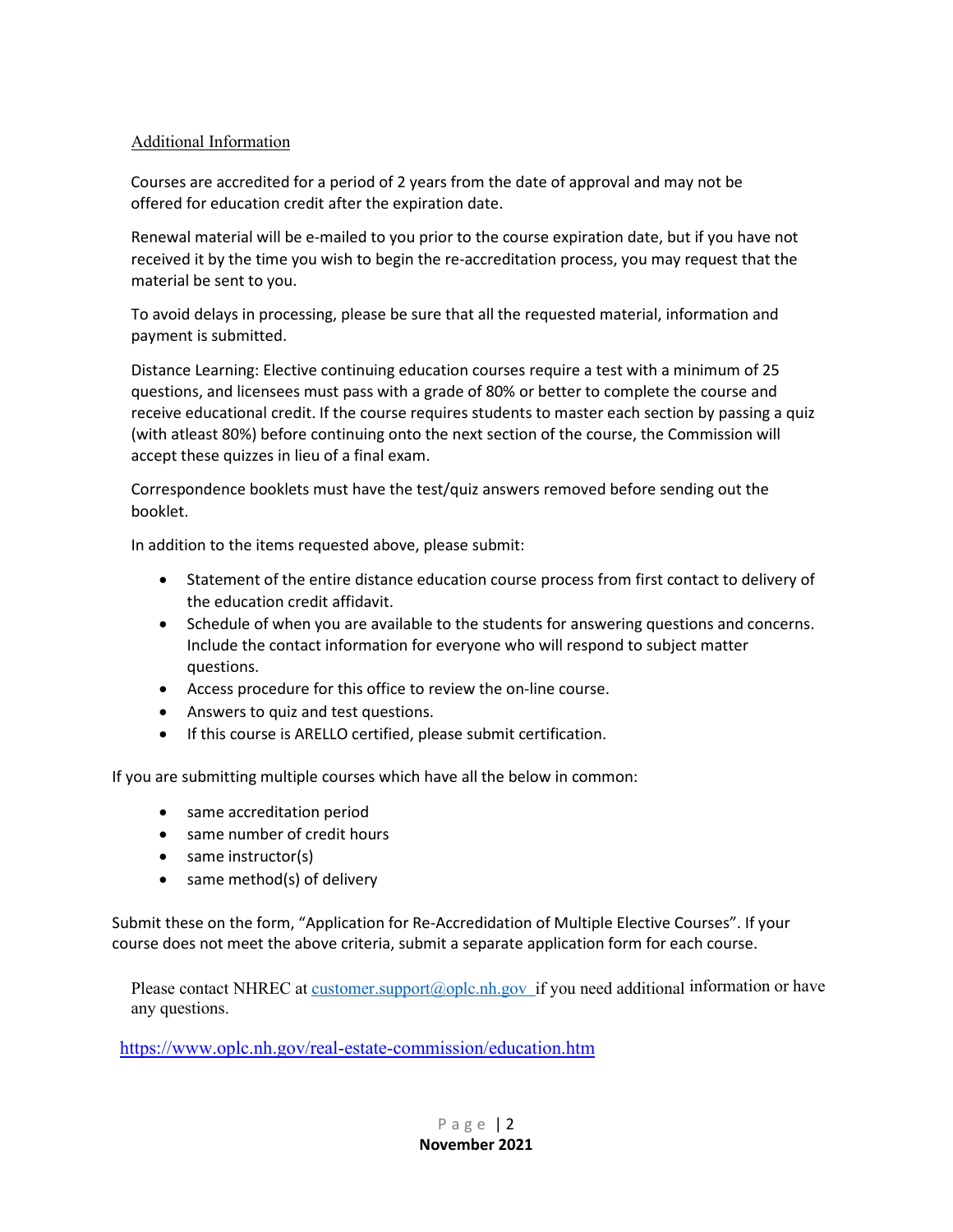

7 Eagle Square, Concord NH 03301 Phone: 603-271-2152

#### **APPLICATION FOR RE- ACCREDITATION OF ELECTIVE COURSE**

| <b>Name of Course Provider:</b><br>Your own name or the firm name and/or trade name under which the course will be accredited |                                                                                                                                                                                                                                |  |
|-------------------------------------------------------------------------------------------------------------------------------|--------------------------------------------------------------------------------------------------------------------------------------------------------------------------------------------------------------------------------|--|
|                                                                                                                               |                                                                                                                                                                                                                                |  |
| <b>Physical Address:</b><br>(if different from mailing address) $\overline{\phantom{a}}$                                      | ,我们也不能在这里,我们也不能会在这里,我们也不能会在这里,我们也不能会在这里,我们也不能会在这里的。""我们,我们也不能会不能会不能会。""我们,我们也不能会                                                                                                                                               |  |
|                                                                                                                               | <b>Contact Person:</b><br><u> 1989 - Andrea Andrew Maria (h. 1989).</u>                                                                                                                                                        |  |
|                                                                                                                               | for the public if different                                                                                                                                                                                                    |  |
|                                                                                                                               | E-mail Address: National Address: National Address: National Address: National Address: National Address                                                                                                                       |  |
| for the public if different                                                                                                   |                                                                                                                                                                                                                                |  |
|                                                                                                                               |                                                                                                                                                                                                                                |  |
|                                                                                                                               |                                                                                                                                                                                                                                |  |
|                                                                                                                               | Total Hours of Course______________________________Credit Hours Requested__________________________                                                                                                                            |  |
| (live class, live internet, correspondence)                                                                                   |                                                                                                                                                                                                                                |  |
|                                                                                                                               | Location(s) of Courses: the contract of the contract of the contract of the contract of the contract of the contract of the contract of the contract of the contract of the contract of the contract of the contract of the co |  |
|                                                                                                                               |                                                                                                                                                                                                                                |  |
|                                                                                                                               |                                                                                                                                                                                                                                |  |

Firm Name and/or Trade Name:

- If you are seeking course accreditation under a trade name, sole proprietorship, partnership, association, corporation, limited liability company or any other business association, the name must be registered and in good standing with the NH Secretary of State.
- Forms to register with the Secretary of State's office may be obtained at their website, [http://www.sos.nh.gov/corporate/forms.html.](http://www.sos.nh.gov/corporate/forms.html)
- Documentation of registration and good standing may be obtained from the Secretary of State's website, [www.sos.nh.gov.](http://www.sos.nh.gov/) That documentation will serve as proof that your firm and/or trade name are registered and in good standing with the NH Secretary of State's office.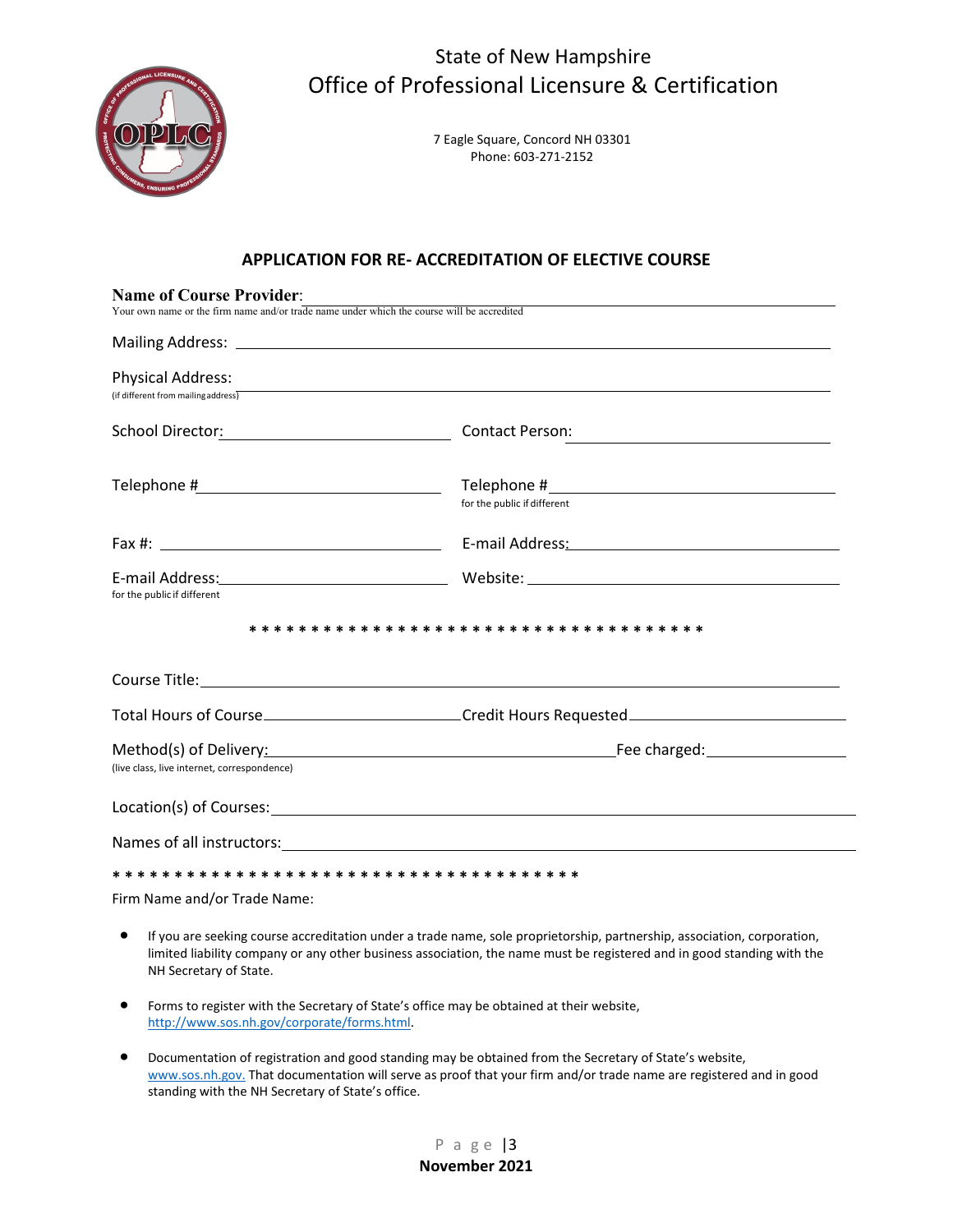

> 7 Eagle Square, Concord NH 03301 Phone: 603-271-2152

#### **APPLICATION FOR RE- ACCREDITATION OF MULTIPLE ELECTIVE COURSES**

| <b>Name of Course Provider:</b><br>Your own name or the firm name and/or trade name under which the course will be accredited |          |                                 |          |  |  |  |
|-------------------------------------------------------------------------------------------------------------------------------|----------|---------------------------------|----------|--|--|--|
|                                                                                                                               |          |                                 |          |  |  |  |
| <b>Physical Address:</b><br>(if different from mailing address)                                                               |          |                                 |          |  |  |  |
| School Director: Contact Person:                                                                                              |          |                                 |          |  |  |  |
|                                                                                                                               |          | for the public if different     |          |  |  |  |
|                                                                                                                               |          |                                 |          |  |  |  |
| for the public if different                                                                                                   |          |                                 |          |  |  |  |
|                                                                                                                               |          |                                 |          |  |  |  |
| Course Title                                                                                                                  | Course # | Course Title                    | Course # |  |  |  |
|                                                                                                                               |          |                                 |          |  |  |  |
|                                                                                                                               |          |                                 |          |  |  |  |
|                                                                                                                               |          |                                 |          |  |  |  |
|                                                                                                                               |          |                                 |          |  |  |  |
|                                                                                                                               |          |                                 |          |  |  |  |
| Expiration Date: Credit Hours: Approved Hours: Fee Charged: Capacase Credit Hours:                                            |          |                                 |          |  |  |  |
| Method(s) of Delivery: Manual Communication of Delivery:<br>(live class, live internet, correspondence)                       |          |                                 |          |  |  |  |
|                                                                                                                               |          |                                 |          |  |  |  |
|                                                                                                                               |          |                                 |          |  |  |  |
| See Information/Instructions for Elective Course Accreditation for details about material to be                               |          | submitted along with this form. |          |  |  |  |

P a g e |4 **November 2021**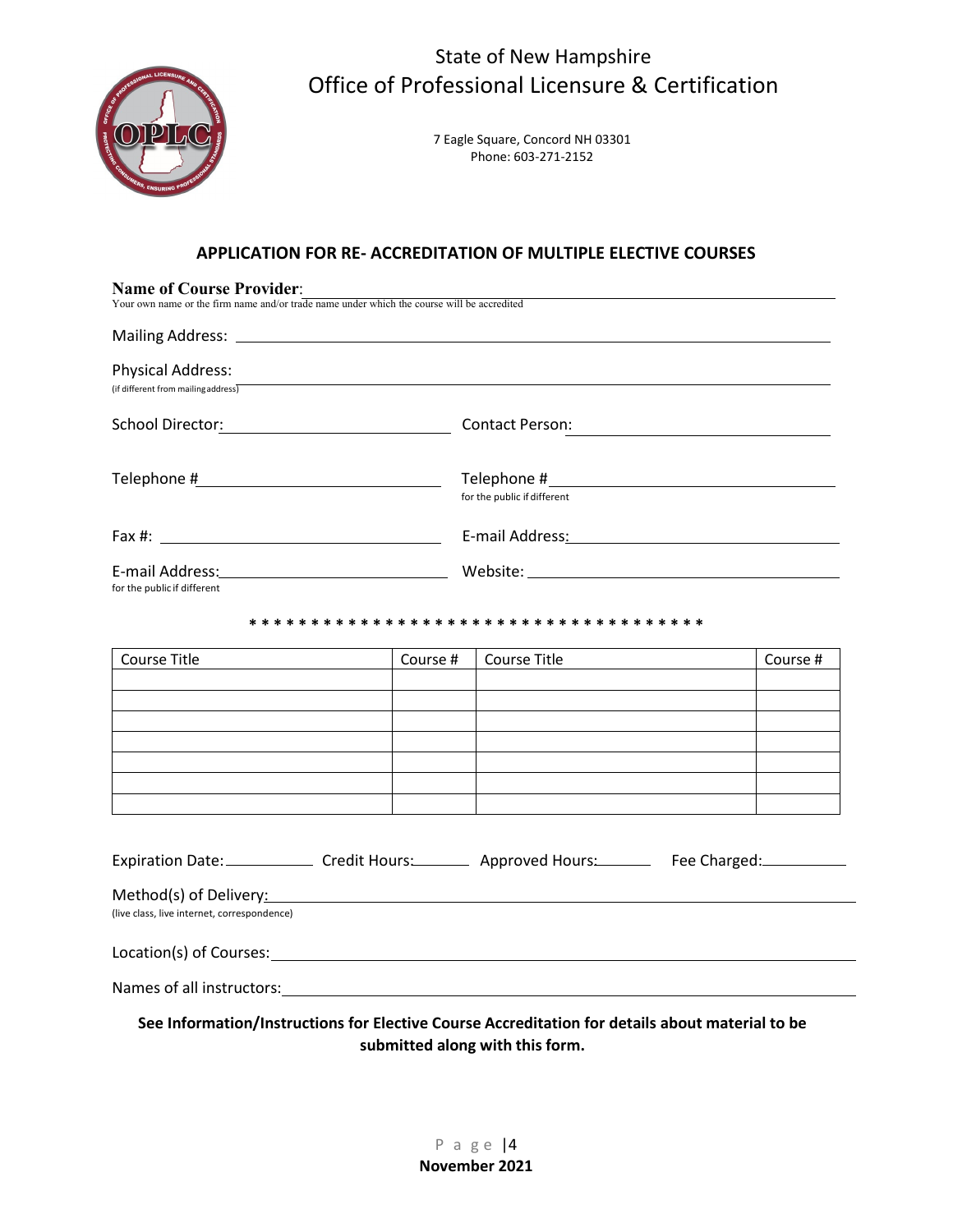

> 7 Eagle Square, Concord NH 03301 Phone: 603-271-2152

## **PROVIDER ACKNOWLEDGEMENT**

Complete this form if you are seeking accreditation or re-accreditation of your own original course and material.

submitted to the Commission for accreditation or re-accreditation is an original course which I developed, designed, and created, and that am not in violation of copyright laws.

| We plan to offer this course as: live class Real-time internet live-class          | <b>AND/OR</b> |  |
|------------------------------------------------------------------------------------|---------------|--|
| as a distance learning course by: correspondence booklet audio video computer disk |               |  |
| <b>AND/OR internet delivery</b>                                                    |               |  |

Names of individuals who have permission to teach this course for your school/company under your accreditation:

### **I further certify:**

That all the course materials are up to date and that nothing in this course conflicts with Federal Law or NH State Laws, Rules and practice.

That as the laws, rules and practices affecting the content of this course change, the course materials will be updated and provided to the Commission.

Signature Date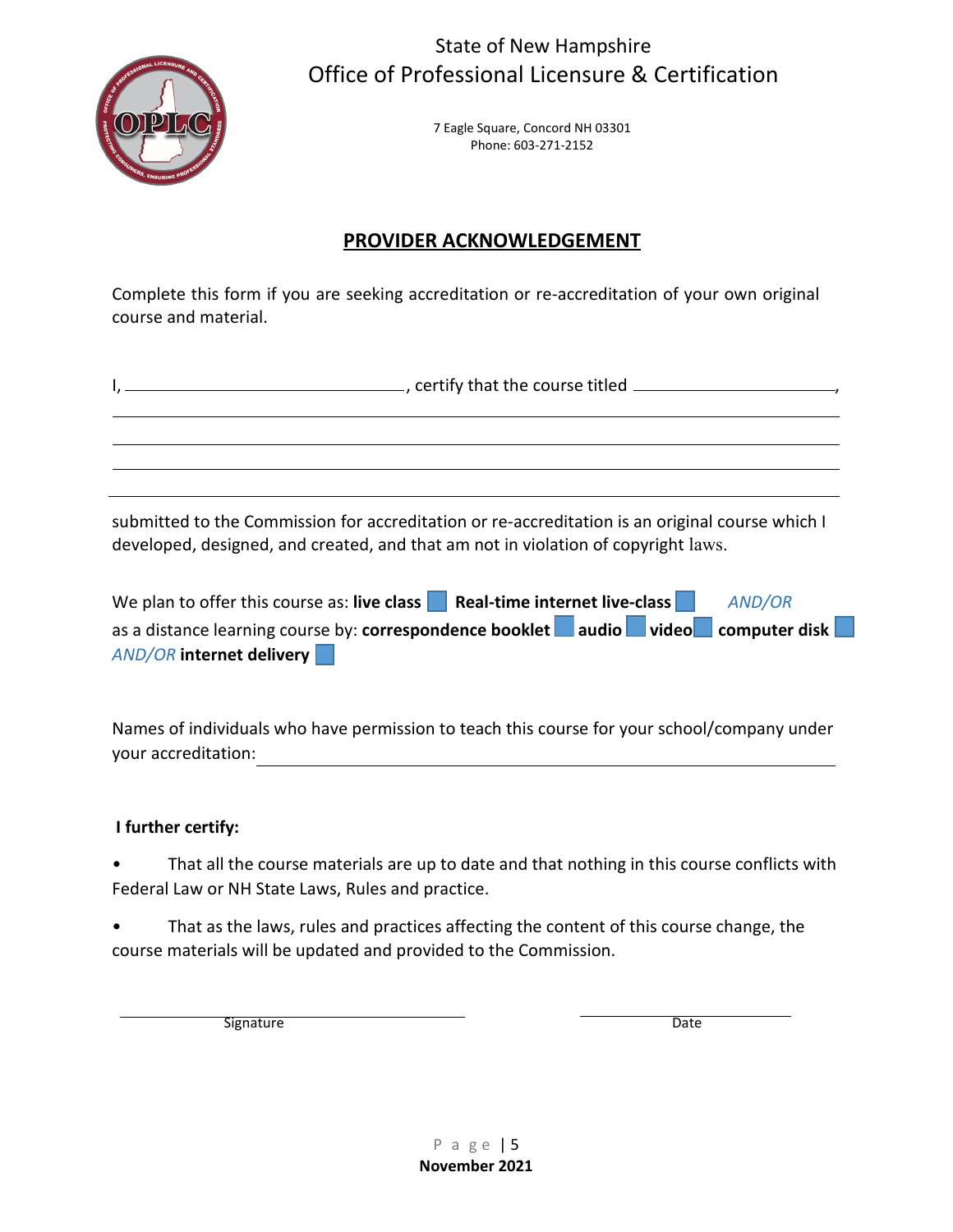

7 Eagle Square, Concord NH 03301 Phone: 603-271-2152

#### **PROVIDER ACKNOWLEDGEMENT**

Complete this form if you are seeking accreditation under your own name or your school/company name, and/or teaching a class, and/or providing a distance learning course using material from another provider/publisher. (Example: Material from the Dearborn Publishing Co, 360 Training, Realty, NAR, etc.)

- $\checkmark$  A form must be completed by each instructor.
- $\checkmark$  If you offer multiple courses, use one form, attach a list of course titles, and indicate the publisher and copyright date beside each.

I, certify that the course titled **CONCOLOGY**, submitted to the Commission for accreditation or re-accreditation is from a book or course titled , with a copyright date of , published by , published by , and that the material is being used

with that person's or company's permission and in accordance with the owner's guidelines. Should I no longer retain the right to use copyright material I will notify the Commission of this change within 5 days.

Will you be providing original copyrighted study material to each student? [169] If no, please explain.

| I plan to offer this course as: live class | Real-time internet live-class |  | AND/OR as a distance learning course |                                                          |
|--------------------------------------------|-------------------------------|--|--------------------------------------|----------------------------------------------------------|
| by: correspondence booklet                 |                               |  |                                      | audio   video   computer disk   AND/OR internet delivery |

#### **I further certify:**

•That I have personally read and completed the entire course, including the course outline, case studies, quizzes, test, answer key, and all other course material as applicable.

•That all the course materials are correct and that nothing in this course conflicts with Federal Law or NH State Laws, Rules and practice.

(If errors or conflicts are found, check here **a** and attach a statement listing any issues you have with the **material and how the issues will be rectified, and provide the corrected or clarified material to the Commission office along with this form)**

•That as the laws, rules and practices affecting the content of this course change, I will update the material that is taught in the class and provide these updates to the Commission and to students taking the course by distance learning methods.

•That I fully understand the material, can teach the course, and have sufficient knowledge of the subject to answer students' questions on this material.

Signature Date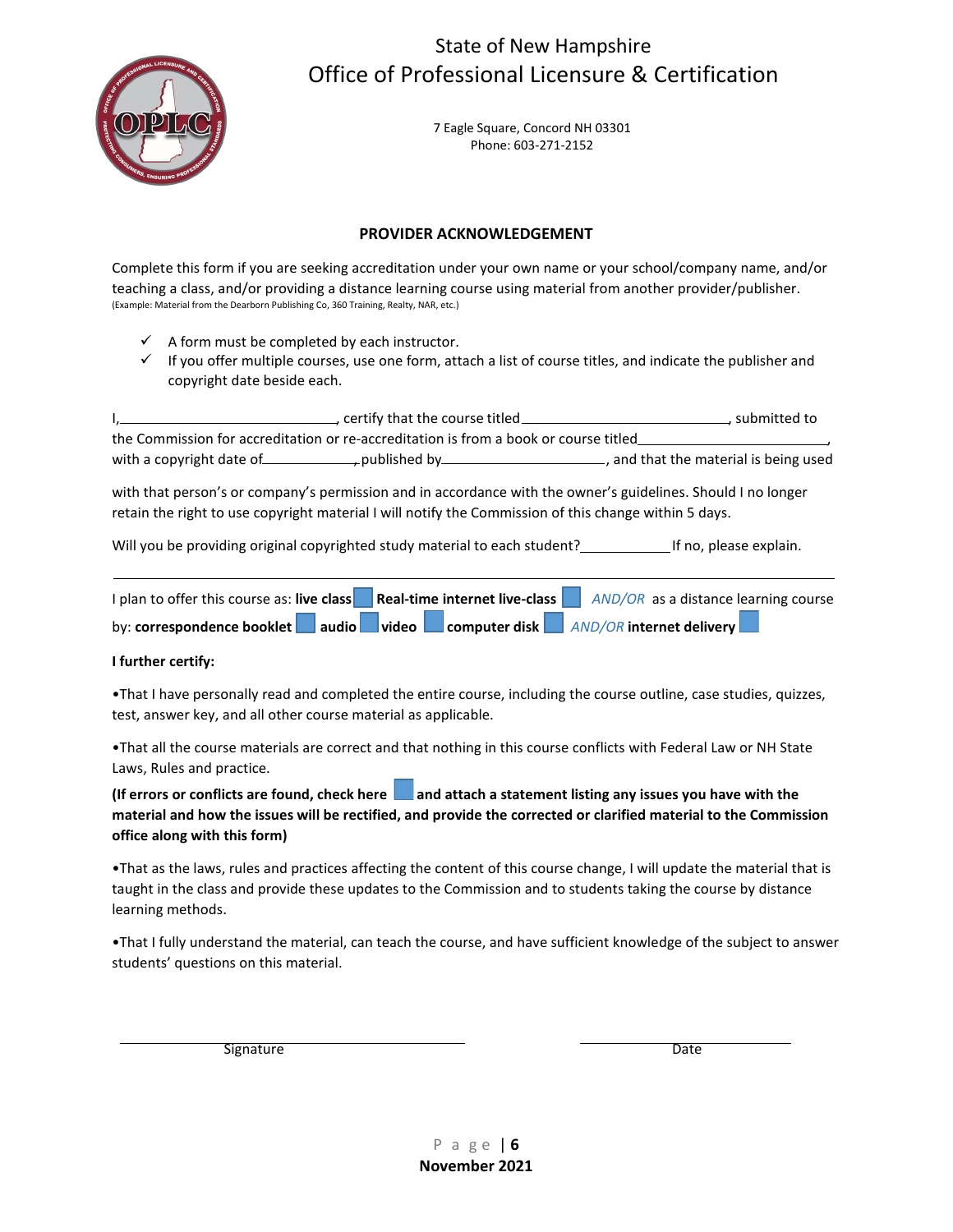

> 7 Eagle Square, Concord NH 03301 Phone: 603-271-2152

# **PROVIDER ACKNOWLEDGEMENT**

Complete this form if your school or company is seeking accreditation or re-accreditation of original course and material that was developed for your school.

|                                                                           | ertify that the course titled entity that the course titled entity                            |
|---------------------------------------------------------------------------|-----------------------------------------------------------------------------------------------|
|                                                                           | submitted to the Commission for accreditation or re-accreditation is an original course which |
| was developed, designed, and created by                                   | for (school/company name)                                                                     |
|                                                                           | and that we are not in violation of copyright                                                 |
| laws.                                                                     |                                                                                               |
|                                                                           |                                                                                               |
| We plan to offer this course as: live class Real-time internet live-class | AND/OR                                                                                        |
|                                                                           | as a distance learning course by: correspondence booklet audio video video computer disk      |
| <b>AND/OR internet delivery</b>                                           |                                                                                               |

Names of individuals who have permission to teach this course for your school/company under your accreditation:

## **I further certify:**

• That all the course materials are up to date and that nothing in this course conflicts with Federal Law or NH State Laws, Rules and practice.

• That as the laws, rules and practices affecting the content of this course change, the course materials will be updated and provided to the Commission.

Signature Date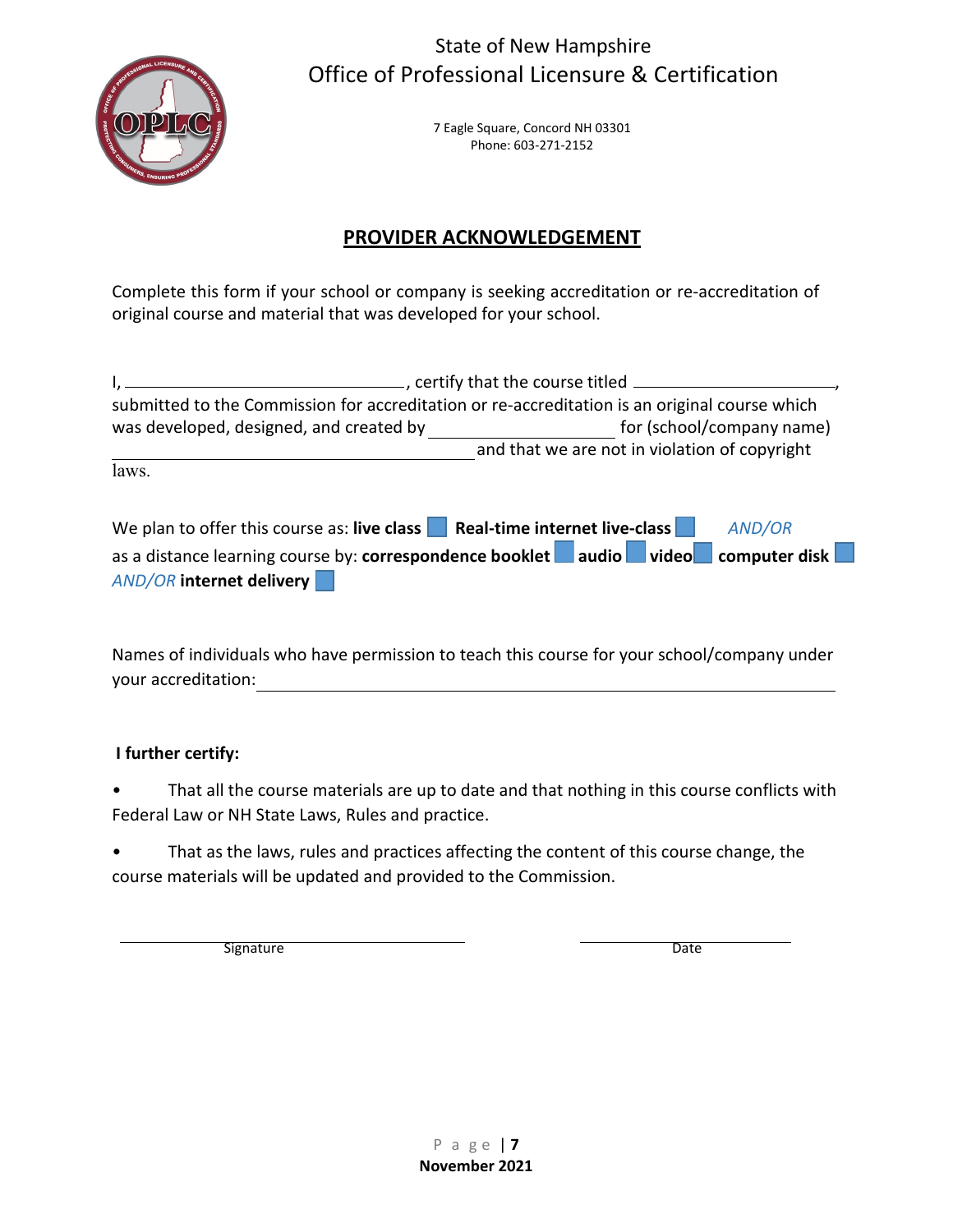

**State of New Hampshire OFFICE OF PROFESSIONAL LICENSURE AND CERTIFICATION DIVISION OF LICENSING AND BOARD ADMINISTRATION 7 Eagle Square, Concord, NH 03301-2412 Phone: 603-271-2152**

PART Rea 302 QUALIFICATIONS

Rea 302.01 Programs of Study Accreditation and Re-accreditation.

(a) Any individual applying for accreditation or any firm applying for accreditation to instruct a real estate pre-licensing or continuing education course shall submit to the commission documents substantiating the applicant's qualifications to instruct such course, including, but not limited to (b), (c), and (d) below. If the commission or its designee has any questions or needs further information prior to approving or denying the accreditation, it shall schedule the applicant to appear before the commission or its designee to address such questions or provide such information.

(b) All individuals applying for accreditation as a pre-licensing education instructor shall demonstrate the following:

(1) Brokerage experience qualifications or other qualifications found by the commission to be equivalent to an active license with a minimum of 3 years of on-going experience in real estate brokerage in New Hampshire; and

(2) Teaching experience qualifications or other qualifications found by the commission to be equivalent to the following:

a. Documentation of at least 72 hours of teaching, speaking or presentation experience; or

b. Demonstration of teaching, speaking or presentation skills, such as, but not limited to a one hour unedited video or DVD recording which depicts the applicant teaching prelicensing material that includes New Hampshire state-specific material; and

(3) Demonstration of subject matter knowledge before the commission as necessary to substantiate the qualifications or information submitted, pursuant to Rea 302.01(a).

(c) All individuals applying for accreditation as a core continuing education instructor shall demonstrate the following:

(1) Brokerage experience qualifications or other qualifications found by the commission to be equivalent to an active license with a minimum of 3 years of on-going experience in real estate brokerage in New Hampshire within 3 years of the date of application; and

(2) Teaching experience qualifications or other qualifications found by the commission to be equivalent to the following: